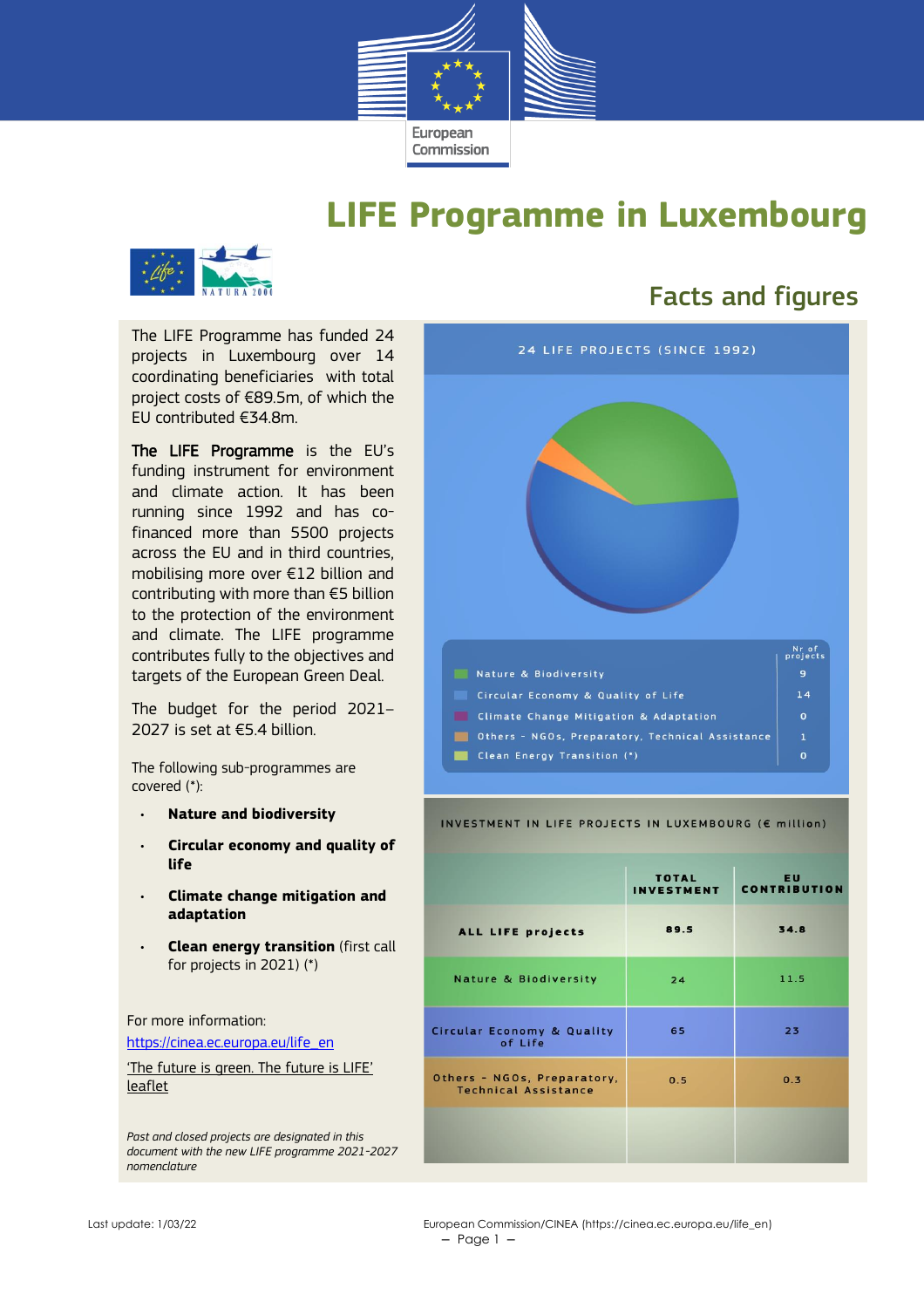# LIFE Nature and Biodiversity

The Nature and Biodiversity strand includes support for standard action projects for developing, applying and promoting best practice in relation to nature and biodiversity, as well as "Strategic Nature Projects" (SNAP). These new projects support the achievement of Union nature and biodiversity objectives by implementing coherent programmes of action in Member States in order to mainstream those objectives and priorities into other policies and financing instruments, including through coordinated implementation of the prioritised action frameworks adopted pursuant to Directive 92/43/EEC.

To date, the LIFE Nature and Biodiversity component has co-financed nine projects in Luxembourg. These represent a total investment of €24 million, of which €11.5 million has been contributed by the EU.

Completed projects focused on the improvement of habitats (e.g. Alzette upper valley and the mosaic of wetlands in Eisleck, in order to improve the conservation status of three target species: the violet copper butterfly, and the bird species, the whinchat and red-backed shrike; and endangered grassland habitats in the "Gutland" region) as well as species-rich and calcareous grasslands; and the conservation/restoration of specific species (the Ardenne pearl mussel populations, the thick shelled river mussel in the rivers Our and Sûre, and endangered amphibian species). One project focused on assisting local authorities in the implementation of Natura 2000 in Luxembourg. The projects were coordinated by an NGO (Fondation "Hëllef fir d'Natur") and a public enterprise (Syndicat Intercommunal de l'Ouest pour la Conservation de la Nature)

There is one ongoing project in Luxembourg. The main objective of LIFE Bats & Birds is to enhance the ecology of agricultural landscape and improve the connectivity between existing and potential habitats in Luxembourg.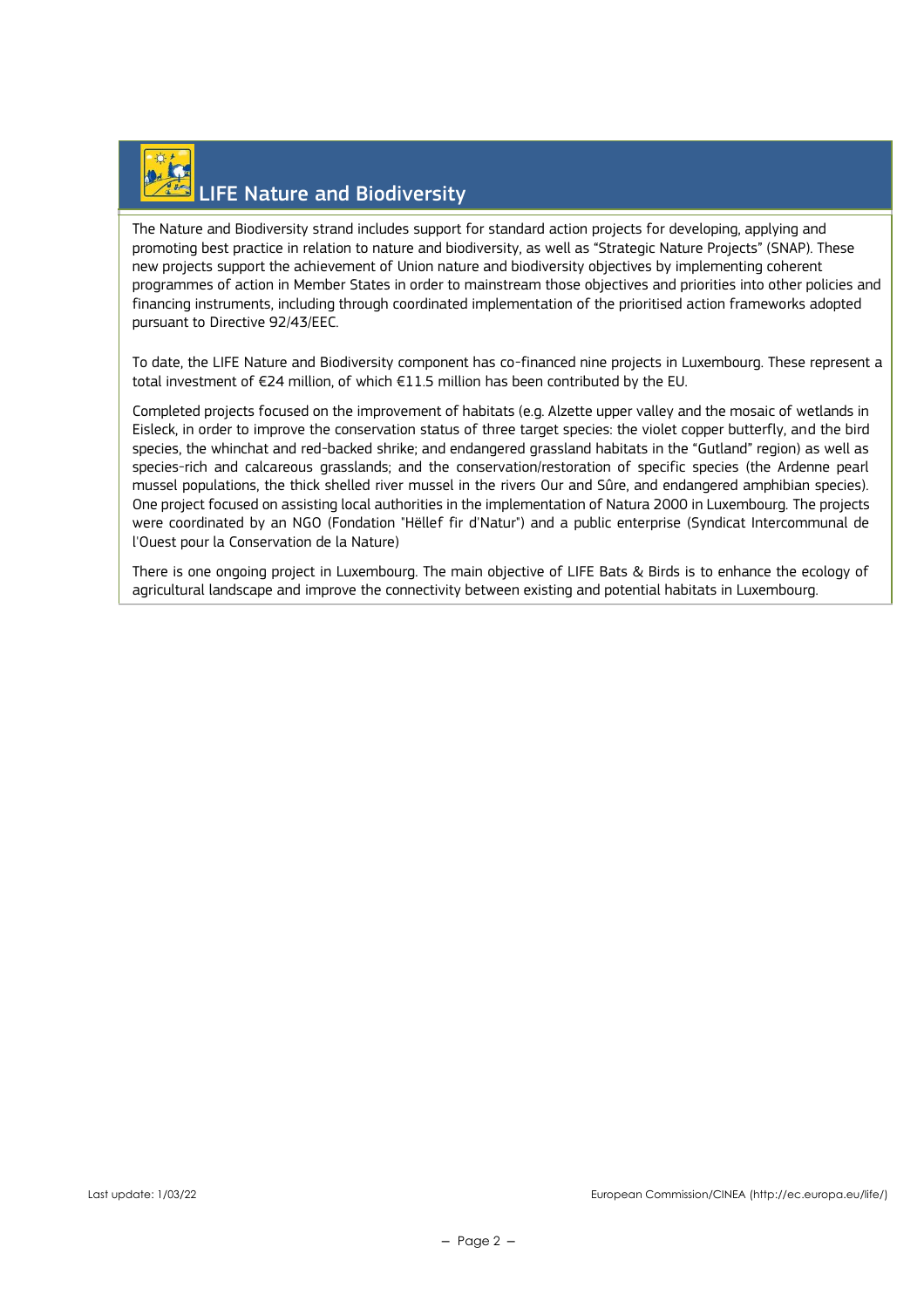

#### Circular Economy and Quality of Life

Actions supported under the Circular economy and quality of life strand will help in reaching major EU policy objectives such as the transition to a circular economy, as well as protecting and improving the quality of the environment and life. Under this strand, Strategic Integrated Projects (SIP), will implement, on a regional, multiregional, national or transnational scale, environmental or climate strategies or action plans developed by Member States' authorities and required by specific environmental, climate or relevant energy legislation or policy of the Union. These projects will also ensure that stakeholders are involved and promoting coordination with and mobilisation of at least one other Union, national or private funding source.

This strand [formerly LIFE Environment and Resource Efficiency and Environmental Governance and Information] has co-financed 14 projects in Luxembourg us far, representing a total investment of €65 million, of which €23 million has been provided by the EU.

Completed projects focused mainly on: construction and demolition waste; eco-friendly products; reducing emissions of greenhouse gases and air pollutants; sustainable construction; industrial waste; energy efficiency/savings in the automotive and building sectors; river basin management; eco-products (production of wood panels with near-zero environmental footprint); and clean technologies in the car industry (direct injection of compressed natural gas). Most of the projects were coordinated by international enterprises (Dometic, Kronospan, Goodyear, Dupont de Nemours and Delphi Automotive Systems Luxembourg). Other coordinating beneficiaries included an SME (OSL Oeko Service Luxembourg), a research centre (Centre de Recherche Public Henri Tudor) and a professional organisation (Chambre des Métiers du Grand-Duché de Luxembourg). No projects have been funded in Luxembourg under this strand since 2013.



#### LIFE Climate Change Mitigation and Adaptation

The LIFE Climate change mitigation and adaptation strand will support actions which help implement the 2030 energy and climate policy framework and meet the European Union's commitments under the Paris Agreement on Climate Change. Projects under this strand will contribute to climate neutral and resilient economy.

Strategic Integrated Climate Projects (SIP), will implement, on a regional, multi-regional, national or transnational scale, climate strategies or action plans developed by Member States' authorities and required by specific climate or relevant energy legislation or policy of the Union. These projects will also ensure that stakeholders are involved and promote coordination with and mobilisation of at least one other Union, national or private funding source.

No project has been co-funded under this strand so far in Luxemburg.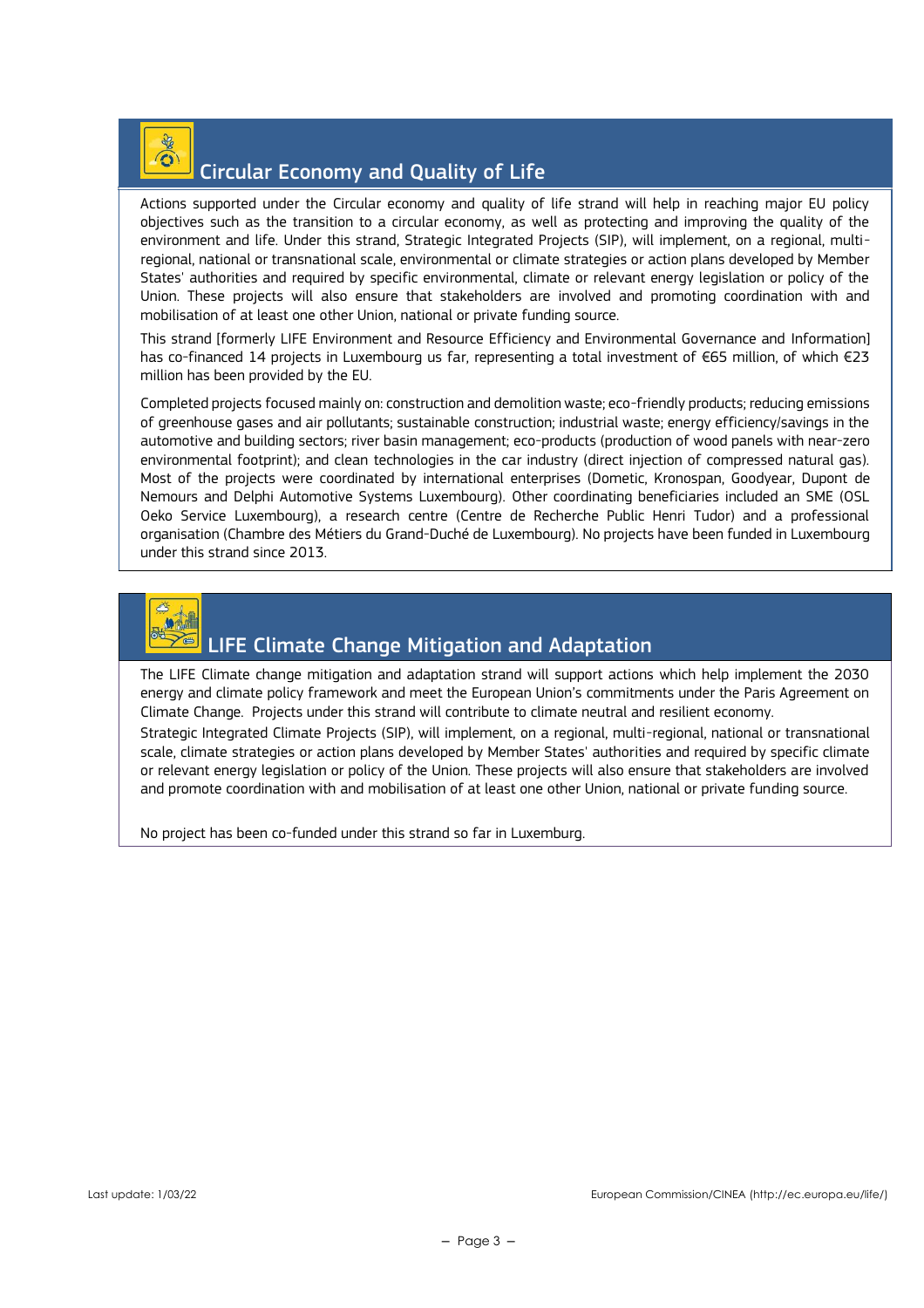## LIFE Clean Energy Transition

Building on the Intelligent Energy Europe (2003-2013) and Horizon 2020 Energy Efficiency (2014-2020) programmes, the LIFE Clean Energy Transition sub-programme continues to support the delivery of EU policies in the field of sustainable energy. In particular, it aims at facilitating the transition towards an energy-efficient, renewable energy-based, climate-neutral and -resilient economy across Europe.

The LIFE Clean Energy Transition sub-programme supports projects in the following five areas of intervention:

1) Building a national, regional and local policy framework supporting the clean energy transition;

2) Accelerating technology roll-out, digitalisation, new services and business models and enhancement of the related professional skills on the market;

3) Attracting private finance for sustainable energy;

- 4) Supporting the development of local and regional investment projects;
- 5) Involving and empowering citizens in the clean energy transition.

### **Want to know more about LIFE?**

- ➢ **Visit the [LIFE website](https://cinea.ec.europa.eu/life_en) and [LIFE project database](https://webgate.ec.europa.eu/life/publicWebsite/search)**
- ➢ **Follow the LIFE programme on social media:**



- ➢ **Sign up to the [LIFE Programme](https://ec.europa.eu/newsroom/cinea/user-subscriptions/2183/create) and [CINEA Clean Energy](https://ec.europa.eu/newsroom/cinea/user-subscriptions/2180/create) Newsletters**
- ➢ **Contact the LIFE National contact point in your Member State:**

Name: Mrs. Nora ELVINGER / Ms Jil SCHMITZ Address: 4, Place de l'Europe L – 1499 Luxembourg Tel: +352 2478-6822 E-mail: [nora.elvinger@mev.etat.lu](mailto:nora.elvinger@mev.etat.lu) / [jil.schmitz@mev.etat.lu](mailto:jil.schmitz@mev.etat.lu) Website: [Environment portal](https://environnement.public.lu/fr.html) 

#### ➢ **Contact your NEEMO Monitoring Team**

NEEMO EEIG – Prospect C&S Address: Rue du Prince Royal, 83 B – 1050 Brussels Tel:: +32 2 514 55 34 E-mail: [prospect@neemo.eu](mailto:prospect@neemo.eu)